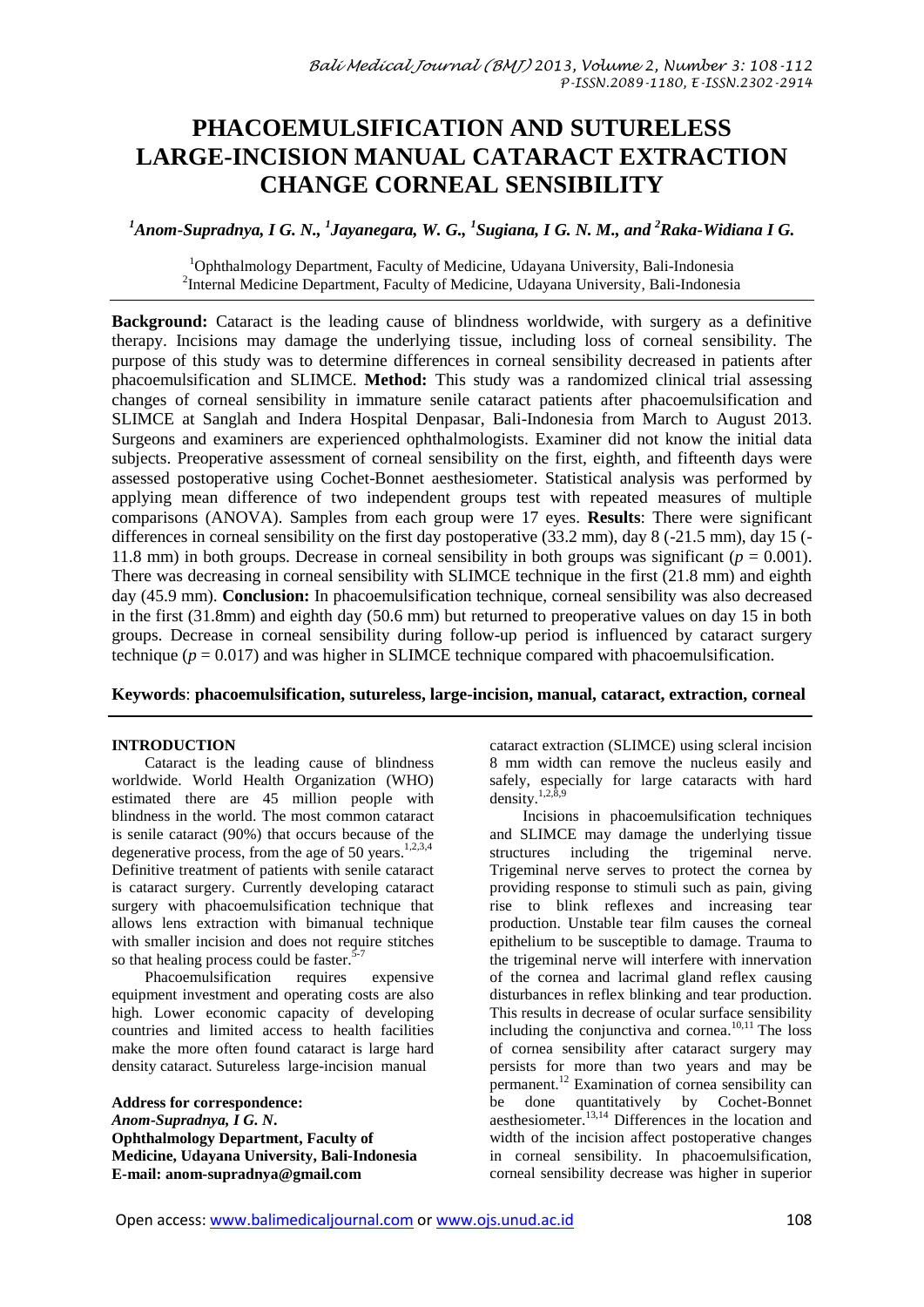and temporal incisions compared to inferior incisions. 15-17

Several studies have reported a decrease in corneal sensibility after phacoemulsification in the first week and first month. Corneal sensibility was back to near normal in the third month.<sup>18,19,20</sup> Other study reported corneal sensibility was back to near normal in the first month. $^{21}$  There is no research yet about corneal sensibility after SLIMCE.

The purpose of this study was to determine the differences in postoperative corneal sensibility reduction after cataract surgery between phacoemulsification techniques and SLIMCE.

# **PATIENTS AND METHOD**

This study was a randomized clinical trial that assessed changes of corneal sensibility in immature senile cataract patients who underwent cataract surgery by phacoemulsification technique and SLIMCE in two places, Sanglah eye clinic General Hospital and Indera Hospital Denpasar, Bali-Indonesia from March to August 2013. Number of sample was 17 eyes for each group, calculated based on the formula of hypothesis test for two unpaired groups. All subjects in this research signed informed concern and ethical clearance was issued by local ethical committee Sanglah General Hospital. No mall clinical practice was observed in tjis study. Samples were selected consecutively from the affordable population after fulfilling the inclusion criteria until the required sample size was met. Inclusion criteria were all immature senile cataract patients. Exclusion criteria included patients with history of thermal trauma, chemical, or corneal perforation in the same eye, using contact lenses for more than three months, using non-ceasable topical β-blockers, suffered from diabetes mellitus, refused to participate in the study and was operated by operators other than those specified. Sample in accordance with the inclusion criteria not on any of the exclusion criteria and were willing to sign an informed consent were randomized with permutation block randomization into two groups.

Examinations were performed by two experienced ophthalmologists accompanied by the researchers. Examiner does not know the subjects' initial data. Initial examination included visual acuity, corneal sensibility with Cochet-Bonnet aesthesiometer (Luneau Ophthalmologie, Chartres Cedex, Franc) and fluoresceine test to assess corneal erosion. Examination of corneal sensibility started from a scale of 60 mm. Cochet-Bonnet aesthesiometer nylon filament touched the central cornea gently. If there was no blinking reflex, the scale was reduced every five millimeters until blinking reflex were seen. The scale used is the longest one that resulted in a blinking reflex. Examinations were performed three times and mean values were calculated. Operators are two

experienced ophthalmologists. Procedures in phacoemulsification group, patients were anesthetized with topical anesthesia pantocain 2%. Corneal incision in the temporal side from central of the limbus with clear cornea incision technique using keratome 2.75 mm, followed by incision for second instrument. Injection of lidocaine 2% diluted with Ringer's lactate 1:1 into anterior chamber (AC) as much as 0.6 ml. Anterior capsule was stained with trypan blue. Irigation and aspiration was done with Ringer's Lactate. Viscoelastic injection to anterior chamber (AC), followed by anterior capsulotomy with *continous curvilinear capssulorhexis* (CCC) technique. Then hydrodissection and hydrodealination were done. Nucleopraxis was done with quick chop technique or stop and chop, followed by emulsification, and cleaning of epinucleus with injection of dispersive type viscoelastic into anterior chamber. Foldable Intra Ocular Lens (IOL) was then injected into the capsular bag. Irrigation and aspiration was done to clean up the rest of viscoelastic followed by instillation of antibiotic and steroid eye drops, and then the eye was bandaged.

Group with SLIMCE technique underwent procedures according to the standard SLIMCE technique, described as follows. Patients were anesthetized with subconjunctival anesthesia using lidocaine 2% and peritomy was done in the superior conjunctiva and limbus. Half thickness scleral incision was done in the superior part about 8 mm length, frown-shaped with midpoint 2 mm from limbus using blade no.15, then sclerocorneal tunnel was made 4 mm wide from the scleral incision, extending 2 mm into the cornea. Side pockets on each edge of the incision were made to provide sufficient space to remove the nucleus. Then, side port were made with slit knife 15º at three or nine o'clock. Anterior capsule was stained with trypan blue, irrigation and aspiration with Ringer's lactate, viscoelastic injection to AC, followed by anterior capsulotomy 7-8 mm diameter by CCC technique. Dispersive type of viscoelastic was injected to maintain AC and facilitate nucleus extraction. Lens was extracted using vectis. The rest of the cortex was cleaned by aspiration and irrigation using simcoe cannula. IOL was put in the capsular bag. Irrigation and aspiration was done to clean up the rest of the viscoelastics. Corneoscleral tunnels were not stitched and continued by subconjunctival injection of aqueous solution containing dexamethasone disodium phosphate and gentamicin sulfate. Instillation of antibiotic and steroid eye drops and eye oinments were done, then the eye was bandaged. $^{22}$ 

Postoperatively, both groups were given antibiotic-steroid eye drops combination six times a day, oral antibiotic (ciprofloxacin) 500 mg twice a day for five days and oral analgesics (mefenamic acid) 500 mg three times for five days. All data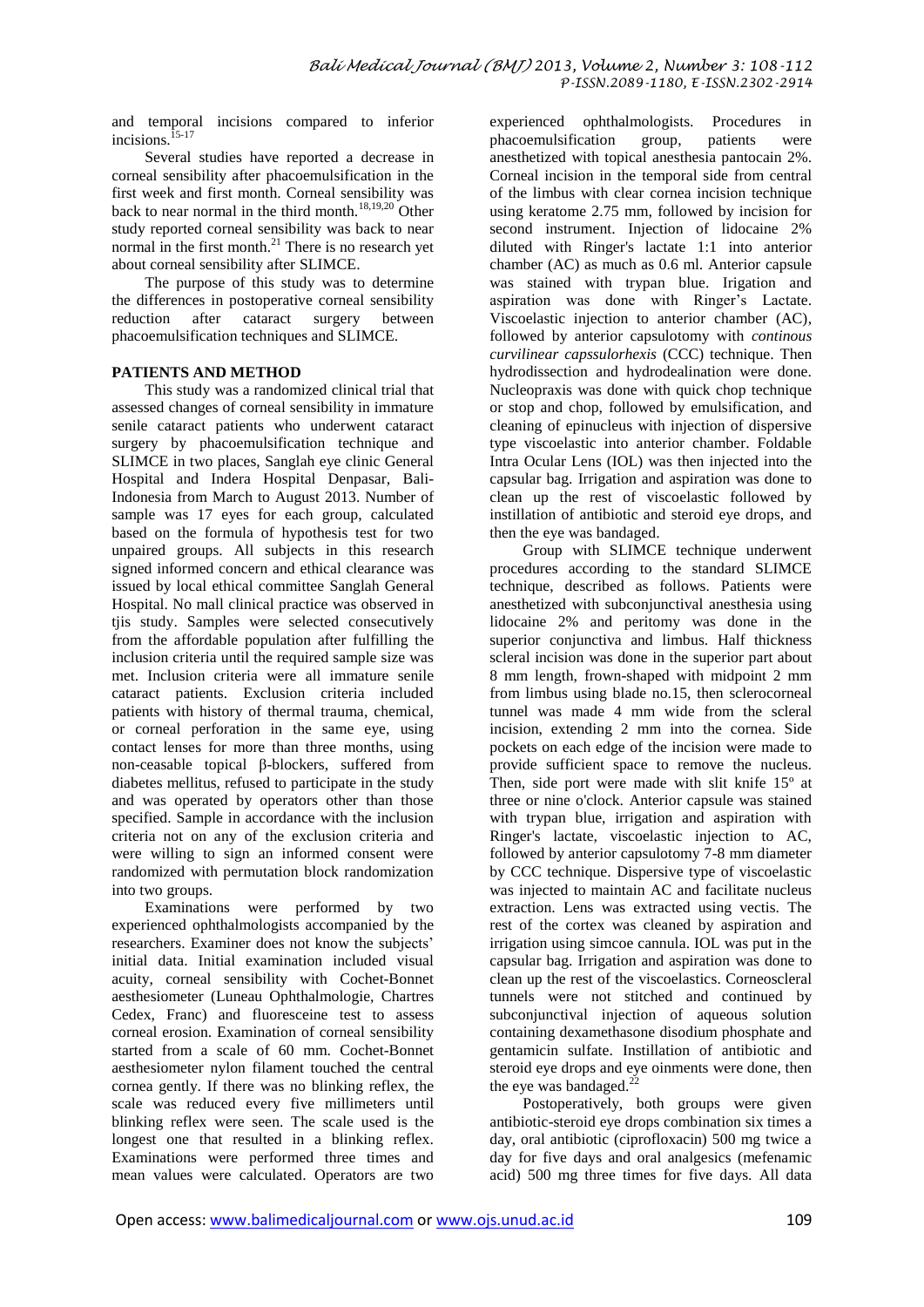after procedure were recorded on the ophthalmology status. Examinations after cataract surgery, were performed on the first, 8th and  $15<sup>th</sup>$ day postoperatively.

Examinations after cataract surgery included visual acuity, slit-lamp examination, sensibility test of cornea and fluorescein examination. Slit lamp examination was done to identify complications and abnormalities caused by the surgery. Data before and after cataract surgery were recorded in the form of parent table. Statistical analysis was carried out using mean difference test of two independent groups with multiple comparisons of repeated measures (ANOVA). The amount of effects from treatment to outcome is stated with a mean difference with 95% confidence intervals as precise values. Level of significance  $(\alpha)$  was determined at *p*<0.05.

#### **RESULTS**

The study included 34 eyes with each of the 17 eyes on phacoemulsification group and SLIMCE. Preoperative corneal sensibility were normal in both groups. Table 1 shows there were significant differences in corneal sensibility on follow up the first day, day 8, day 15 in both groups. There were significant decrease in corneal sensibility after cataract surgery by phacoemulsification technique and SLIMCE (*p*= 0,001).

Table 1 The mean difference of cornea sensibility score during follow-up in both groups (phacoemulsification and SLIMCE)

| Follow<br>up(1) | Follow<br>up(2) | Mean<br>Differ- | p    | 95% CI  |         |
|-----------------|-----------------|-----------------|------|---------|---------|
|                 |                 |                 |      | Lower   | Upper   |
|                 |                 | ence            |      | limit   | limit   |
| Pre op          | Day 1           | 33.2            | .001 | 28.8    | 37.7    |
| Day 1           | Day 8           | $-21.5$         | .001 | $-24.9$ | $-18.0$ |
| Day 8           | Day $15$        | $-11.8$         | .001 | $-16.2$ | $-7.3$  |

Table 2 and Diagram 1 show that there was a higher decreasing in corneal sensibility by SLIMCE techniques and returned to normal after day 15 in both groups. Overall there is an effect between phacoemulsification techniques and SLIMCE to the decrease in corneal sensibility during follow-up period ( $p = 0.017$ ).

In this study there was no corneal erosion after corneal sensibility examination in the preoperative and follow-up day 15 postoperative in both groups. Examination on the first day postoperative occurred five cases of corneal erosion in phacoemulsification technique and four cases in SLIMCE technique. Examination on the 8th day occurred one case of corneal erosion in SLIMCE technique.

| Table 2                                         |
|-------------------------------------------------|
| Changes in corneal sensibility in preoperative, |
| postoperative day 1, day 8, day 15 between      |
| phacoemulsification and SLIMCE groups           |

| Corneal<br>sensibility | Surgery             | Mean  | SD    |
|------------------------|---------------------|-------|-------|
| score                  |                     |       |       |
| Preoperative           | Phacoemulsification | 60    | 0.001 |
|                        | <b>SLIMCE</b>       | 60    | 0.001 |
|                        | Total               | 60    | 0.001 |
| Day 1                  | Phacoemulsification | 31.8  | 0.967 |
|                        | <b>SLIMCE</b>       | 21.78 | 0.865 |
|                        | Total               | 26.78 | 1.036 |
| Day 8                  | Phacoemulsification | 50.6  | 0.864 |
|                        | <b>SLIMCE</b>       | 45.9  | 0.988 |
|                        | Total               | 48.2  | 0.945 |
| Day15                  | Phacoemulsification | 60    | 0.001 |
|                        | <b>SLIMCE</b>       | 60    | 0.001 |
|                        | Total               | 60    | 0.001 |



#### Diagram 1

Chart for corneal sensibility changes preoperative, postoperative day 1, day 8, day 15 between groups phacoemulsification and SLIMCE

# **DISCUSSION**

Corneal sensibility before surgery in this study was 100% normal in both surgical techniques. This finding were likely due to all subjects having no other risk factors that could cause a decrease in corneal sensibility, except for age above 50 years.

Mean value of corneal sensibility obtained was significantly different in follow up on the first,  $8<sup>th</sup>$ and  $15<sup>th</sup>$  day in both groups. Postoperative corneal sensibility was decreased significantly in both groups.

These results were probably due to in phacoemulsification technique, clear cornea incision was performed in the temporal area, where the incision dissected the trigeminal nerve going into the cornea. Dissection of trigeminal nerve will result in decrease of corneal sensibility. Inflammatory process after surgery on the surface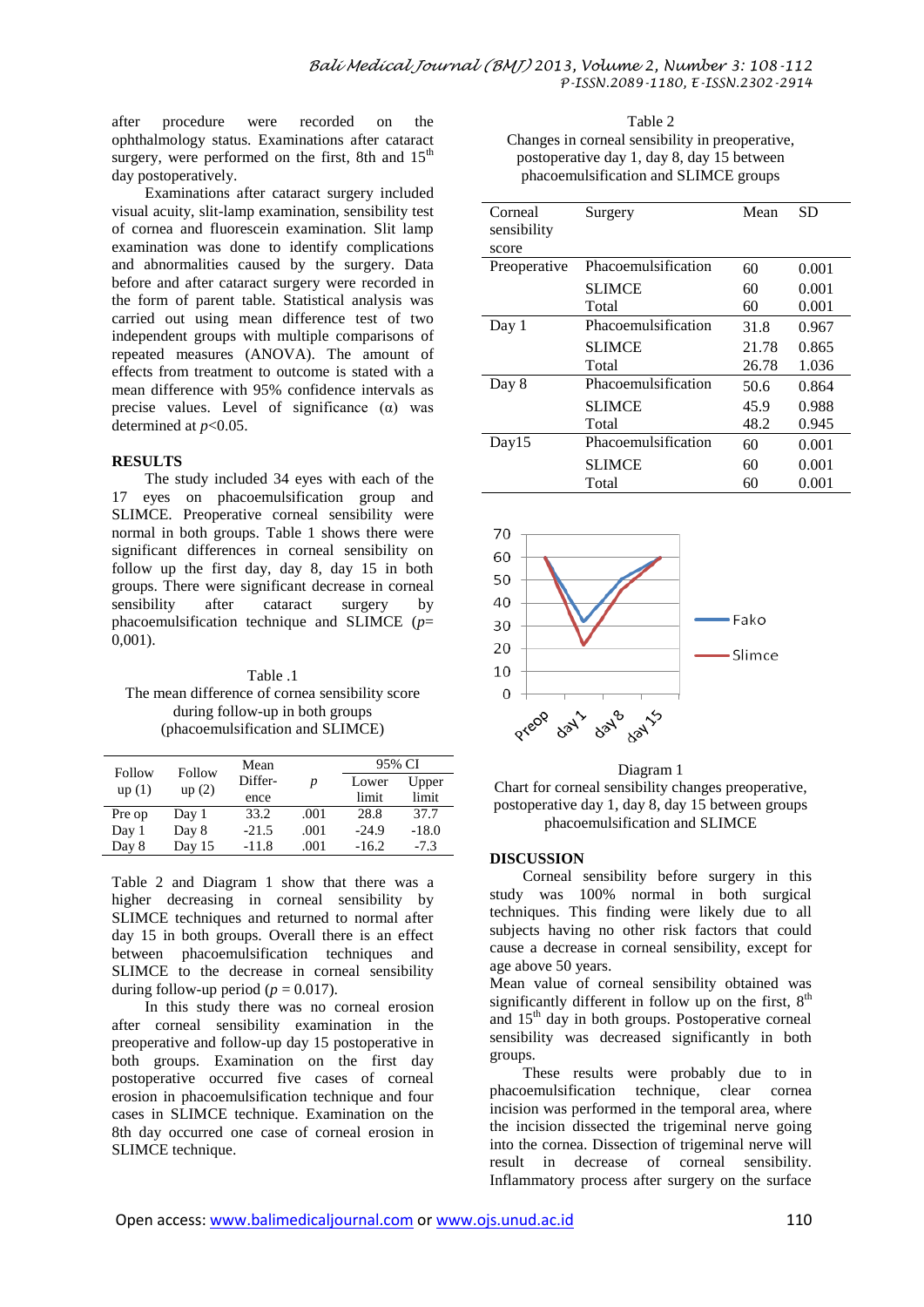of the eyeball can affect the trigeminal nerves, thus adding to decrease of cornea sensibility.<sup>11,15,23,24</sup> The results of this study are consistent with several other studies reporting significant decrease of corneal sensibility on the first day after phacoemulsification surgery. 16,20,21,25

SLIMCE techniques may also cause a decrease in corneal sensibility because conjunctival peritomy, cauterization of bleeding and scleral incision up to the corneal stroma were performed. This causes dissection of myelination nerve that goes to the cornea and lead to decrease in corneal sensibility.<sup>15, 17,26</sup>

Both surgical techniques affect the decrease in corneal sensibility postoperatively. Decrease in corneal sensibility is greater in the SLIMCE group compared to phacoemulsification with clear corneal incision on follow up the first and eighth day. This result is in contrast with the research hypothesis, probably due to the smaller width of the clear corneal incision in phacoemulsification technique, which is 2.75 mm. The decrease of corneal sensibility with corneal incision was also influenced by the width of the incisions. Smaller incisions means smaller decrease of corneal sensibility.<sup>13,19</sup> In SLIMCE techniques, conjunctival peritomy was done with cauterization of bleeding and a wider scleral incision about 8 mm wide. These may damage the nerve and causes more extensive inflammation compared to phacoemulsification technique. Procedures performed on SLIMCE technique of making side port can also make dissect the corneal nerves. Nerve damage and more extensive inflammation as well as the side port in SLIMCE technique resulted in a greater decrease of corneal sensibility than phacoemulsification techniques.<sup>11,15,23,27</sup> Different results were obtained in other studies, which reported larger decrease of corneal sensibility in corneal incision compared to scleral incision. This difference of result could be caused by larger clear cornea incision between 5-6 mm.<sup>17</sup> Decrease of corneal sensibility begin to occur in the first day postoperative in both groups, and at day 15 postoperatively corneal sensibility returned back as preoperative levels in both groups. Corneal sensibility returned back to preoperative values may be because of wound healing and innervation recovery process. On the scleral incision, innervation will undergo recovery process after 25 hours post-operatively, and on day 8 to day 10 nerve recovery would be complete. Nerve recovery process on the cornea consists of two phases. The first phase of neurological recovery was in conjunction with surgical wound healing process, in which wound healing in corneal stroma occurs in the fifth day postoperatively. The second phase begins by formation of new neurites cells. These neurites cells begin to form on day 25 and play a role in the regeneration of corneal nerve axons. In

this phase, neural growth factors were also formed. After cataract surgery, lubricant application may be considered because the decrease in corneal sensibility and the quantity of tear film.<sup>15,17,24</sup> Similar results were also reported that corneal sensibility in phacoemulsification technique achieved normal value on the seventh day postperatively. <sup>16</sup> Another study in Jakarta reported corneal sensibility in scleral incision improved as preoperative level on the fifteenth day post operation, whereas in phacoemulsification technique it is still decreased in the fifteenth day.<sup>17</sup> Different results of corneal sensibility in patients after phacoemulsification reported returning back to preoperative values after more than three months.<sup>18-21</sup>

Corneal sensibility examination with Cochet-Bonnet aesthesiometer can cause coneal erosion. At the preoperative examination there is no corneal erosions in both groups. Corneal erosions were obtained on the first day postoperative examination, in which corneal erosion occurred in five cases from phacoemulsification technique and four cases of SLIMCE techniques. On the eighth day examination there was one case from SLIMCE techniques. Corneal erosion was not found on follow-up day 15 postoperatively in both groups. Corneal erosion is likely to occur because of friction from Cochet-Bonnet aesthesiometer with the cornea. Corneal erosion will improve in the next six to 48 hours. 28,29

# **CONCLUSION**

Decrease in cornea sensibility after cataract surgery was higher in SLIMCE technique compared to the phacoemulsification technique with clear cornea incision.

# **ACKNOWLEDGEMENT**

Acknowledgement is extended to the director of Indera Hospital Bali Province and staffs, who has given consent to conduct the study and to Harumi Purwa who has translated the manuscript.

# **REFERENCES**

- 1. American Academy of Ophthalmology Staff. Lens and Cataract. United State of America: American Academy of Ophthalmology 2011- 2012 ; p.71-125.
- 2. Khurana, A. K. *Comprehensive Ophthalmologi*. Fourth edition. New Delhi: New Age International 2007; p. 89-202
- 3. Pujiyanto. "Faktor-faktor Risiko yang Berpengaruh terhadap Kejadian Katarak Senilis" (tesis). Semarang: Universitas Diponogoro; 2004.
- 4. Hennig, A., Kumar J., Yorston D., Foster A. Sutureless Cataract Surgery with Nucleus Extraction: outcome of a prospective study in Nepal. *Br J Ophthalmol* 2003; 87: 266-70.